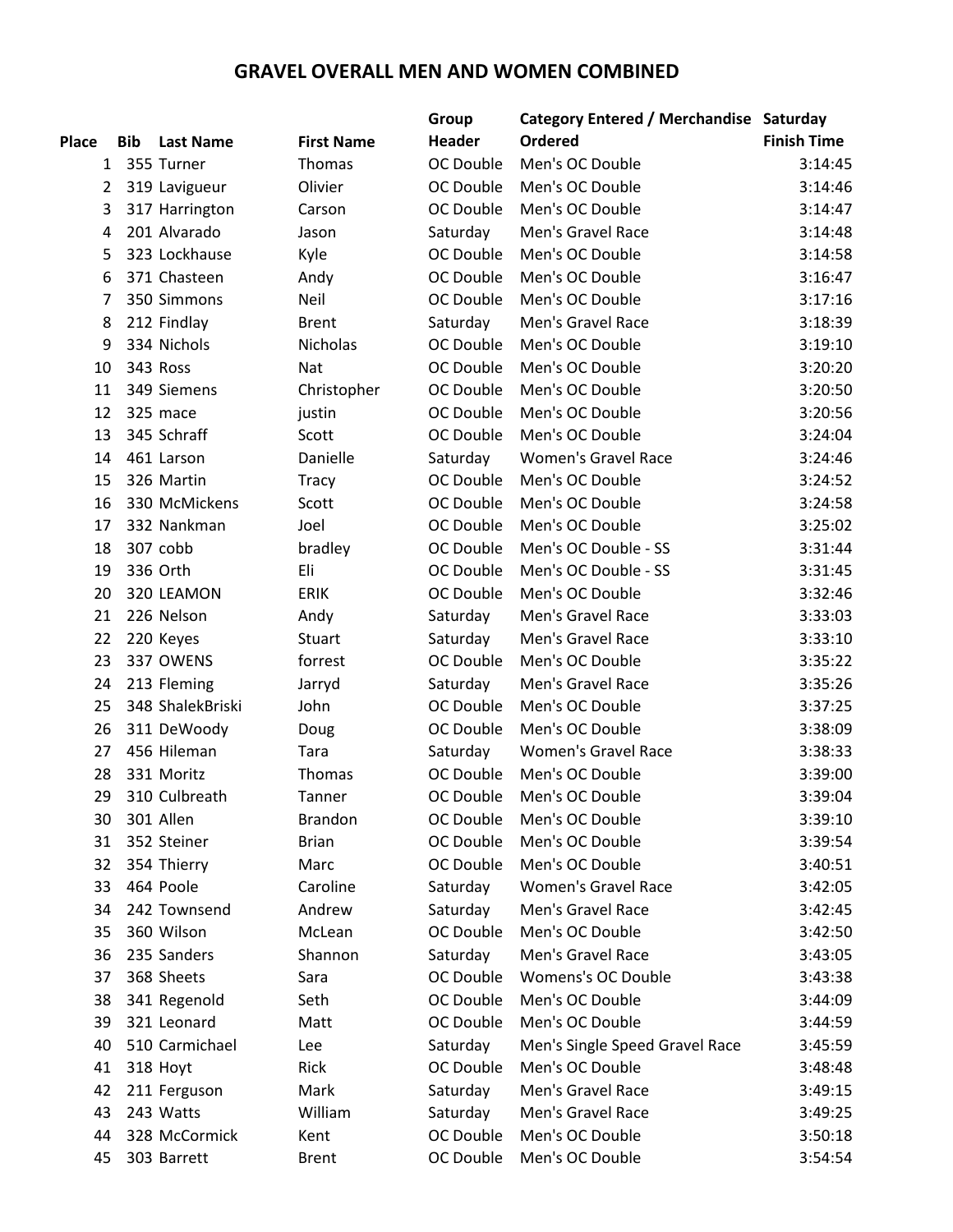|              |            |                  |                   | Group         | Category Entered / Merchandise Saturday |                    |
|--------------|------------|------------------|-------------------|---------------|-----------------------------------------|--------------------|
| <b>Place</b> | <b>Bib</b> | <b>Last Name</b> | <b>First Name</b> | <b>Header</b> | <b>Ordered</b>                          | <b>Finish Time</b> |
| 46           |            | 344 Schaeffer    | Dylan             | OC Double     | Men's OC Double                         | 3:55:31            |
| 47           |            | 366 Nankman      | Jessica           | OC Double     | Womens's OC Double                      | 3:56:09            |
| 48           |            | 236 Small        | rodney            | Saturday      | Men's Gravel Race                       | 3:56:48            |
| 49           |            | 359 West         | Ryan              | OC Double     | Men's OC Double                         | 3:57:01            |
| 50           |            | 358 West         | Adam              | OC Double     | Men's OC Double                         | 3:57:15            |
| 51           |            | 302 Arivett      | Jesse             | OC Double     | Men's OC Double                         | 3:57:21            |
| 52           |            | 50 Jay           | Matt              | Saturday      | men's gravel race                       | 3:57:38            |
| 53           |            | 356 weakley      | robert            | OC Double     | Men's OC Double                         | 3:57:55            |
| 54           |            | 513 Taylor       | Jeremiah          | Saturday      | Men's Single Speed Gravel Race          | 3:58:21            |
| 55           |            | 230 Porter       | Micah             | Saturday      | Men's Gravel Race                       | 3:59:02            |
| 56           |            | 333 Nelson       | <b>Travis</b>     | OC Double     | Men's OC Double                         | 3:59:19            |
| 57           |            | 224 Nagel        | Bill              | Saturday      | Men's Gravel Race                       | 3:59:21            |
| 58           | 335 Orr    |                  | Robert            | OC Double     | Men's Single Speed Gravel Race          | 3:59:24            |
|              |            |                  |                   |               |                                         |                    |
| 59           |            | 503 Wagner       | Larry             | SATURDAY      | Men's Single Speed Gravel Race          | 4:01:04            |
| 60           |            | 313 Eaton        | <b>Brad</b>       | OC Double     | Men's OC Double                         | 4:01:50            |
| 61           |            | 353 Taylor       | Gabriel           | OC Double     | Men's OC Double                         | 4:01:54            |
| 62           |            | 309 COMBS        | <b>CHRISTIAN</b>  | OC Double     | Men's OC Double                         | 4:07:36            |
| 63           |            | 218 Herrod       | James             | Saturday      | Men's Gravel Race                       | 4:09:22            |
| 64           |            | 232 Rahman       | Robbin            | Saturday      | Men's Gravel Race                       | 4:09:24            |
| 65           |            | 340 Reel         | Denton            | OC Double     | Men's OC Double                         | 4:09:27            |
| 66           |            | 240 St Clair     | Jeff              | Saturday      | Men's Gravel Race                       | 4:10:03            |
| 67           |            | 364 Margagliano  | Desiree           | OC Double     | Womens's OC Double - SS                 | 4:10:33            |
| 68           |            | 329 McKay        | Jim               | OC Double     | Men's OC Double                         | 4:13:28            |
| 69           |            | 305 Bowen        | <b>Bradford</b>   | OC Double     | Men's OC Double - SS                    | 4:13:41            |
| 70           |            | 214 Fountain     | James             | Saturday      | Men's Gravel Race                       | 4:15:25            |
| 71           |            | 362 Aguilera     | Elizabeth         | OC Double     | Womens's OC Double                      | 4:15:45            |
| 72           |            | 463 Nelson       | Heide             | Saturday      | <b>Women's Gravel Race</b>              | 4:19:43            |
| 73           |            | 204 Brown        | <b>Brent</b>      | Saturday      | Men's Gravel Race                       | 4:19:45            |
| 74           |            | 231 Price        | Jeffrey           | Saturday      | Men's Gravel Race                       | 4:24:44            |
| 75           |            | 316 Gregorie     | Doug              | OC Double     | Men's OC Double                         | 4:25:39            |
| 76           |            | 205 Carpenter    | Michael           | Saturday      | Men's Gravel Race                       | 4:25:46            |
| 77           |            | 346 Scoggins     | Javan             | OC Double     | Men's OC Double                         | 4:27:08            |
| 78           |            | 209 devegowda    | anil              | Saturday      | Men's Gravel Race                       | 4:28:04            |
| 79           |            | 210 Devegowda    | Deepak            | Saturday      | Men's Gravel Race                       | 4:28:37            |
| 80           |            | 369 Soroka       | Jessica           | OC Double     | Womens's OC Double                      | 4:28:55            |
| 81           |            | 241 Steiner      | David             | Saturday      | Men's Gravel Race                       | 4:32:01            |
| 82           |            | 239 Sonheim      | Doug              | Saturday      | Men's Gravel Race                       | 4:32:20            |
| 83           |            | 206 Copeland     | Donnie            | Saturday      | Men's Gravel Race                       | 4:32:21            |
| 84           |            | 454 durrett      | elizabeth         | Saturday      | <b>Women's Gravel Race</b>              | 4:33:22            |
| 85           |            | 363 Alub         | Venny             | OC Double     | Womens's OC Double                      | 4:35:20            |
| 86           |            | <b>512 Hall</b>  | Andrew            | Saturday      | Men's Single Speed Gravel Race          | 4:35:24            |
|              |            |                  |                   |               |                                         |                    |
| 87           |            | 221 Kinsala      | Kent              | Saturday      | Men's Gravel Race                       | 4:36:06            |
| 88           |            | 304 Bellville    | Bill              | OC Double     | Men's OC Double                         | 4:41:12            |
| 89           |            | 466 Simons       | Stephanie         | Saturday      | <b>Women's Gravel Race</b>              | 4:41:13            |
| 90           |            | 347 seeley       | christopher       | OC Double     | Men's OC Double                         | 4:41:27            |
| 91           |            | 451 Brown        | Janie             | Saturday      | Women's Gravel Race                     | 4:41:35            |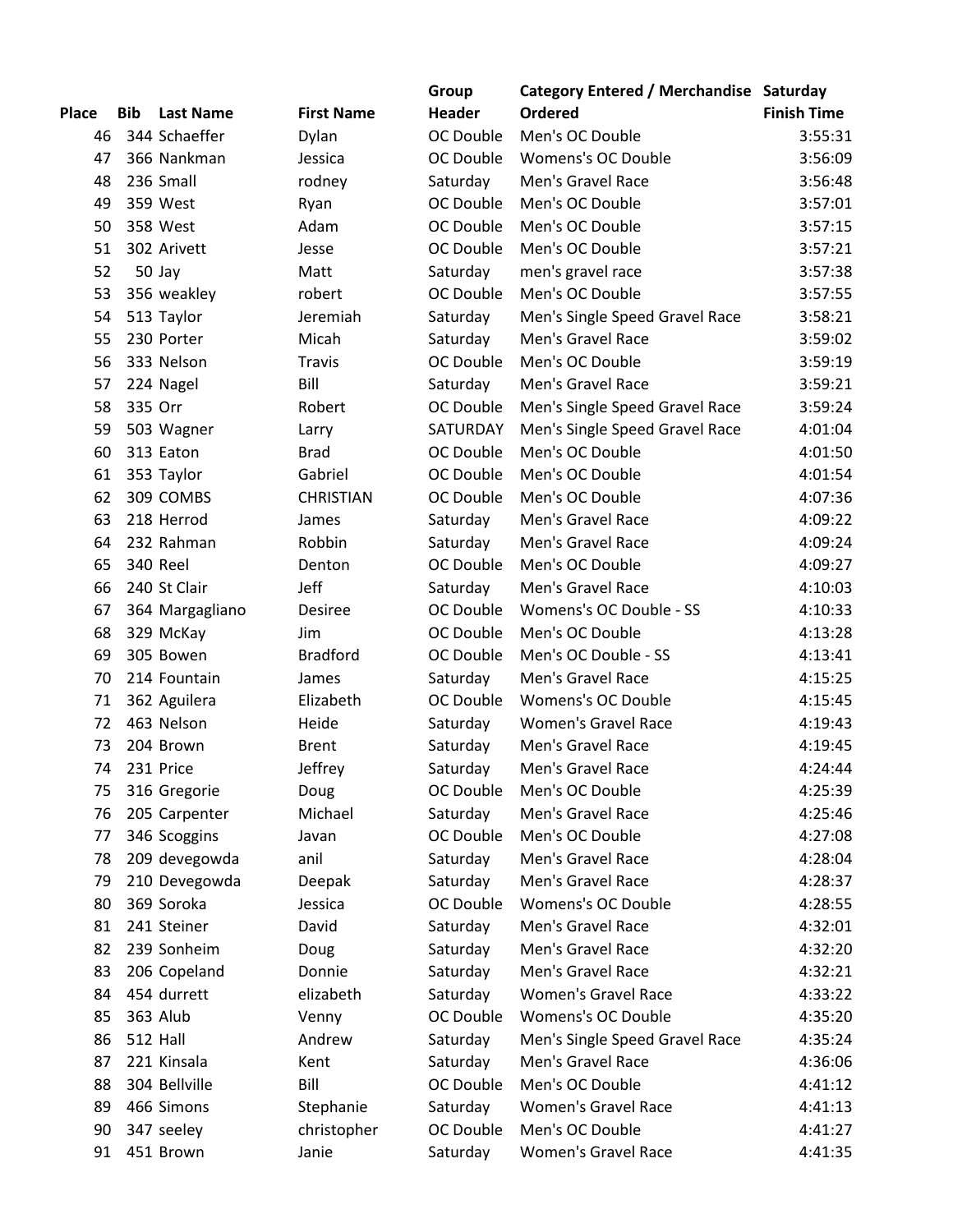|              |            |                        |                   | Group     | Category Entered / Merchandise Saturday |                    |
|--------------|------------|------------------------|-------------------|-----------|-----------------------------------------|--------------------|
| <b>Place</b> | <b>Bib</b> | <b>Last Name</b>       | <b>First Name</b> | Header    | Ordered                                 | <b>Finish Time</b> |
| 92           |            | 244 White              | Alan              | Saturday  | Men's Gravel Race                       | 4:41:38            |
| 93           |            | 308 Collins            | Jeremy            | OC Double | Men's OC Double                         | 4:41:59            |
| 94           |            | 219 Kelley             | Cody              | Saturday  | Men's Gravel Race                       | 4:45:43            |
| 95           |            | 312 dixon              | greg              | OC Double | Men's OC Double                         | 4:48:17            |
| 96           |            | 215 FREEMAN            | <b>JAMIE</b>      | Saturday  | Men's Gravel Race                       | 4:48:18            |
| 97           |            | 511 frazier            | mike              | Saturday  | Men's Single Speed Gravel Race          | 4:54:34            |
| 98           |            | 361 wiseman            | joshua            | OC Double | Men's OC Double                         | 5:00:54            |
| 99           |            | 234 rice               | jon               | Saturday  | Men's Gravel Race                       | 5:00:56            |
| 100          |            | 225 Neill              | Jeff              | Saturday  | Men's Gravel Race                       | 5:08:07            |
| 101          |            | 467 Spencer            | Kelly             | Saturday  | <b>Women's Gravel Race</b>              | 5:08:46            |
| 102          |            | 365 McGuire            | Katy              | OC Double | <b>Womens's OC Double</b>               | 5:08:52            |
| 103          |            | 228 Olson              | Michael           | Saturday  | Men's Gravel Race                       | 5:12:01            |
| 104          |            | 351 Slaymaker          | Todd              | OC Double | Men's OC Double                         | 5:12:03            |
| 105          |            | 455 glasner            | shelley           | Saturday  | <b>Women's Gravel Race</b>              | 5:12:28            |
| 106          |            | 315 Frizzo             | Marcelo           | OC Double | Men's OC Double                         | 5:12:48            |
| 107          |            | 314 Flor               | Roberto           | OC Double | Men's OC Double                         | 5:12:50            |
| 108          |            | 306 childre            | Chad              | OC Double | Men's OC Double                         | 5:13:46            |
| 109          |            | 207 Cox                | Kevin             | Saturday  | Men's Gravel Race                       | 5:20:11            |
| 110          |            | 453 Denham             | Crystal           | Saturday  | <b>Women's Gravel Race</b>              | 5:21:05            |
| 111          |            | 202 Billingsley        | Marcus            | Saturday  | Men's Gravel Race                       | 5:22:34            |
| 112          |            | 465 Schaefer           | Sonia             | Saturday  | <b>Women's Gravel Race</b>              | 5:22:36            |
| 113          |            | 208 Dalton             | <b>Nick</b>       | Saturday  | Men's Gravel Race                       | 5:24:42            |
| 114          |            | 458 Jordan             | Emily             | Saturday  | <b>Women's Gravel Race</b>              | 5:32:58            |
| 115          |            | 370 WISECUP            | <b>LORI</b>       | OC Double | <b>Womens's OC Double</b>               | 5:45:18            |
| 116          |            |                        | Judy              |           | <b>Women's Gravel Race</b>              | 5:46:43            |
| 117          |            | 450 Barclay            | Miranda           | Saturday  | <b>Women's Gravel Race</b>              | 5:52:14            |
| 118          |            | 469 Young<br>460 Krebs |                   | Saturday  | <b>Women's Gravel Race</b>              |                    |
| 119          |            |                        | Maria             | Saturday  | Men's Gravel Race                       | 6:22:13<br>7:01:00 |
|              |            | 229 Ortaleza           | Johnny            | Saturday  |                                         |                    |
| <b>DNF</b>   |            | 203 Brian              | Jackie            | Saturday  | Men's Gravel Race                       | #VALUE!            |
| <b>DNS</b>   |            | 216 Gaston             | James             | Saturday  | Men's Gravel Race                       | #VALUE!            |
| <b>DNS</b>   |            | 217 Hendricks          | Scott             | Saturday  | Men's Gravel Race                       | #VALUE!            |
| <b>DNS</b>   |            | 222 Mayo               | Jason             | Saturday  | Men's Gravel Race                       | #VALUE!            |
| <b>DNF</b>   |            | 223 morris             | clark             | Saturday  | Men's Gravel Race                       | #VALUE!            |
| <b>DNS</b>   |            | 227 Oliver             | Jerry             | Saturday  | Men's Gravel Race                       | #VALUE!            |
| <b>DNS</b>   |            | 233 Ramsey             | Zac               | Saturday  | Men's Gravel Race                       | #VALUE!            |
| <b>DNS</b>   |            | 237 Smith              | Pat               | Saturday  | Men's Gravel Race                       | #VALUE!            |
| <b>DNF</b>   |            | 238 Solomon            | Kevin             | Saturday  | Men's Gravel Race                       | #VALUE!            |
| <b>DNS</b>   |            | 322 Leopold            | Boomer            | OC Double | Men's OC Double                         | #VALUE!            |
| <b>DNF</b>   |            | 324 Lynn               | Simon             | OC Double | Men's OC Double                         | #VALUE!            |
| <b>DNS</b>   |            | 327 McClain            | Taylor            | OC Double | Men's OC Double                         | #VALUE!            |
| <b>DNS</b>   |            | 338 pence              | Jonathan          | OC Double | Men's OC Double                         | #VALUE!            |
| <b>DNS</b>   |            | 339 Price              | Larry             | OC Double | Men's OC Double                         | #VALUE!            |
| <b>DNS</b>   |            | 342 Ronck              | John              | OC Double | Men's OC Double                         | #VALUE!            |
| <b>DNS</b>   |            | 357 Wells              | Wes               | OC Double | Men's OC Double                         | #VALUE!            |
| <b>DNS</b>   |            | 367 Shalekbriski       | Abby              | OC Double | Womens's OC Double                      | #VALUE!            |
| <b>DNS</b>   |            | 452 Coffelt            | Laureen           | Saturday  | <b>Women's Gravel Race</b>              | #VALUE!            |